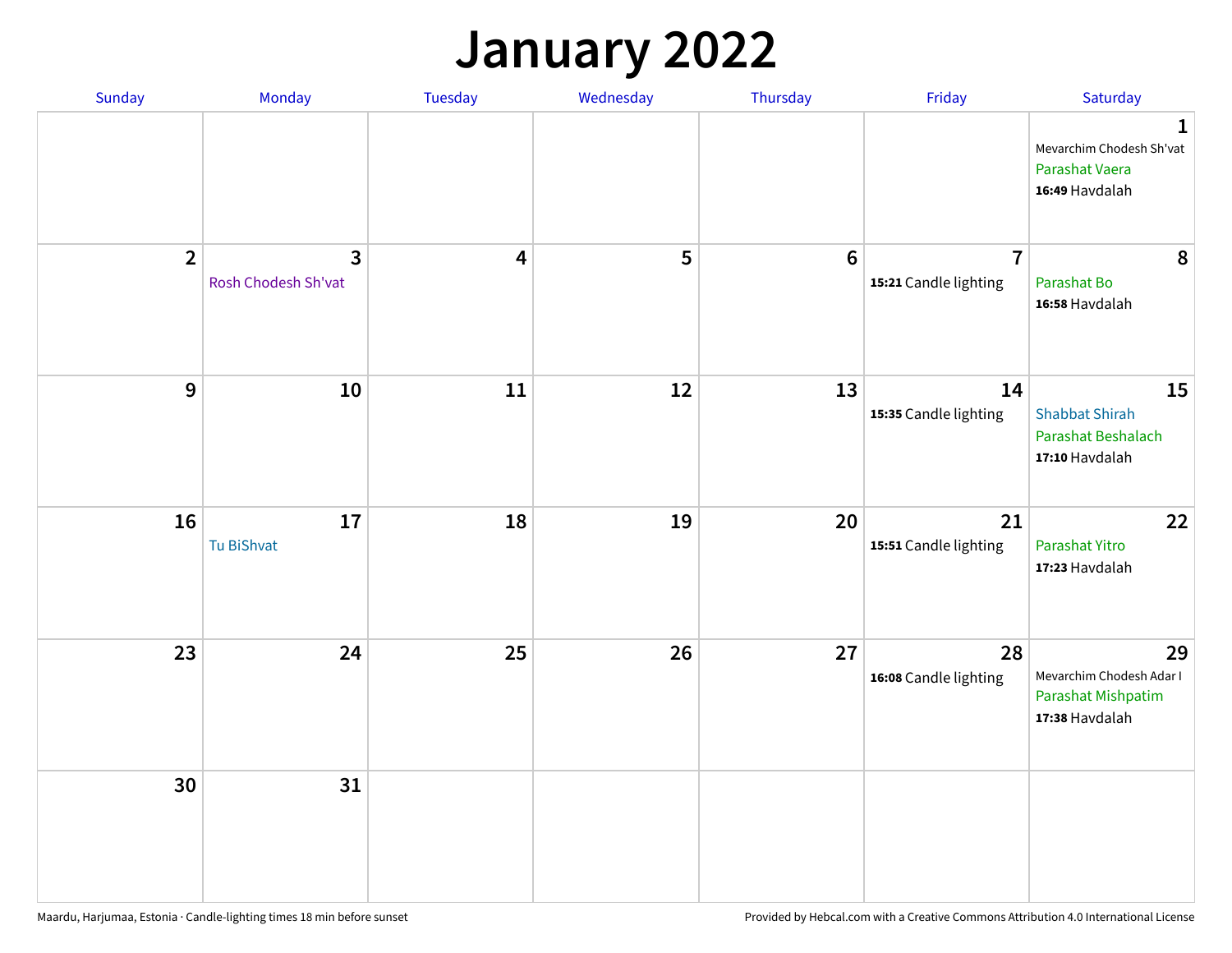# **February 2022**

| Sunday | Monday         | Tuesday                             | Wednesday                             | Thursday                | Friday                                           | Saturday                                                                                          |
|--------|----------------|-------------------------------------|---------------------------------------|-------------------------|--------------------------------------------------|---------------------------------------------------------------------------------------------------|
|        |                | $\mathbf{1}$<br>Rosh Chodesh Adar I | $\overline{2}$<br>Rosh Chodesh Adar I | $\overline{\mathbf{3}}$ | $\overline{\mathbf{4}}$<br>16:26 Candle lighting | 5<br>Parashat Terumah<br>17:53 Havdalah                                                           |
| $6\,$  | $\overline{7}$ | 8                                   | 9                                     | 10                      | 11<br>16:44 Candle lighting                      | 12<br>Parashat Tetzaveh<br>18:09 Havdalah                                                         |
| 13     | 14             | 15<br><b>Purim Katan</b>            | 16                                    | 17                      | 18<br>17:02 Candle lighting                      | 19<br>Parashat Ki Tisa<br>18:25 Havdalah                                                          |
| 20     | 21             | 22                                  | 23                                    | 24                      | 25<br>17:20 Candle lighting                      | 26<br><b>Shabbat Shekalim</b><br>Mevarchim Chodesh Adar II<br>Parashat Vayakhel<br>18:42 Havdalah |
| 27     | 28             |                                     |                                       |                         |                                                  |                                                                                                   |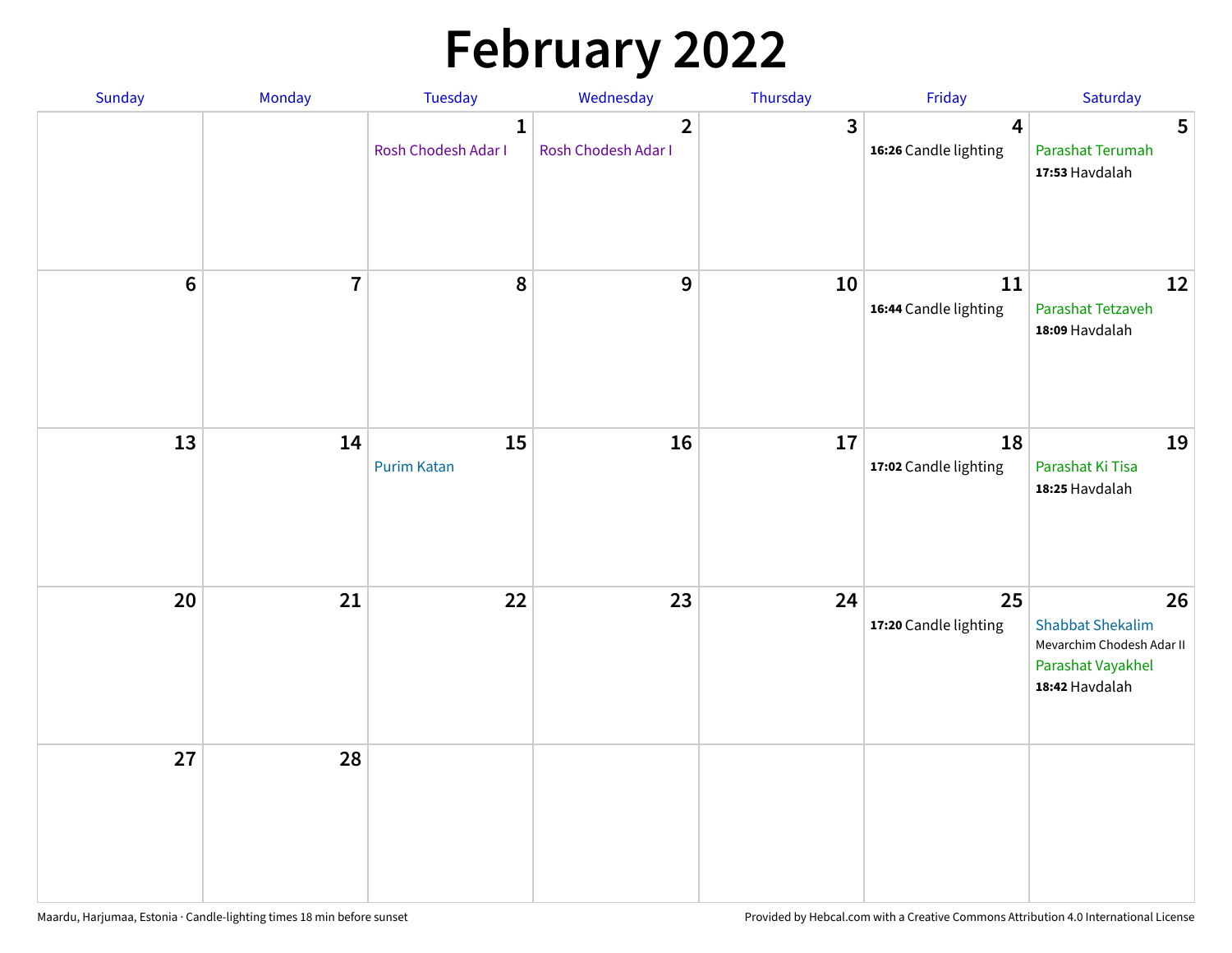## **March 2022**

| Sunday  | <b>Monday</b>  | <b>Tuesday</b> | Wednesday                                                                                | Thursday                                        | Friday                                              | Saturday                                                                                   |
|---------|----------------|----------------|------------------------------------------------------------------------------------------|-------------------------------------------------|-----------------------------------------------------|--------------------------------------------------------------------------------------------|
|         |                | $\mathbf{1}$   | $\overline{2}$                                                                           | $\overline{\mathbf{3}}$<br>Rosh Chodesh Adar II | 4<br>Rosh Chodesh Adar II<br>17:37 Candle lighting  | 5<br>Parashat Pekudei<br>18:59 Havdalah                                                    |
| $\bf 6$ | $\overline{7}$ | 8              | 9                                                                                        | 10                                              | 11<br>17:54 Candle lighting                         | 12<br><b>Shabbat Zachor</b><br>Parashat Vayikra<br>19:16 Havdalah                          |
| 13      | 14             | 15             | 16<br>04:31 Fast begins<br><b>Ta'anit Esther</b><br>19:14 Fast ends<br><b>Erev Purim</b> | 17<br>Purim                                     | 18<br><b>Shushan Purim</b><br>18:11 Candle lighting | 19<br>Parashat Tzav<br>19:33 Havdalah                                                      |
| 20      | 21             | 22             | 23                                                                                       | 24                                              | 25<br>18:28 Candle lighting                         | 26<br><b>Shabbat Parah</b><br>Mevarchim Chodesh Nisan<br>Parashat Shmini<br>19:51 Havdalah |
| 27      | 28             | 29             | 30                                                                                       | 31                                              |                                                     |                                                                                            |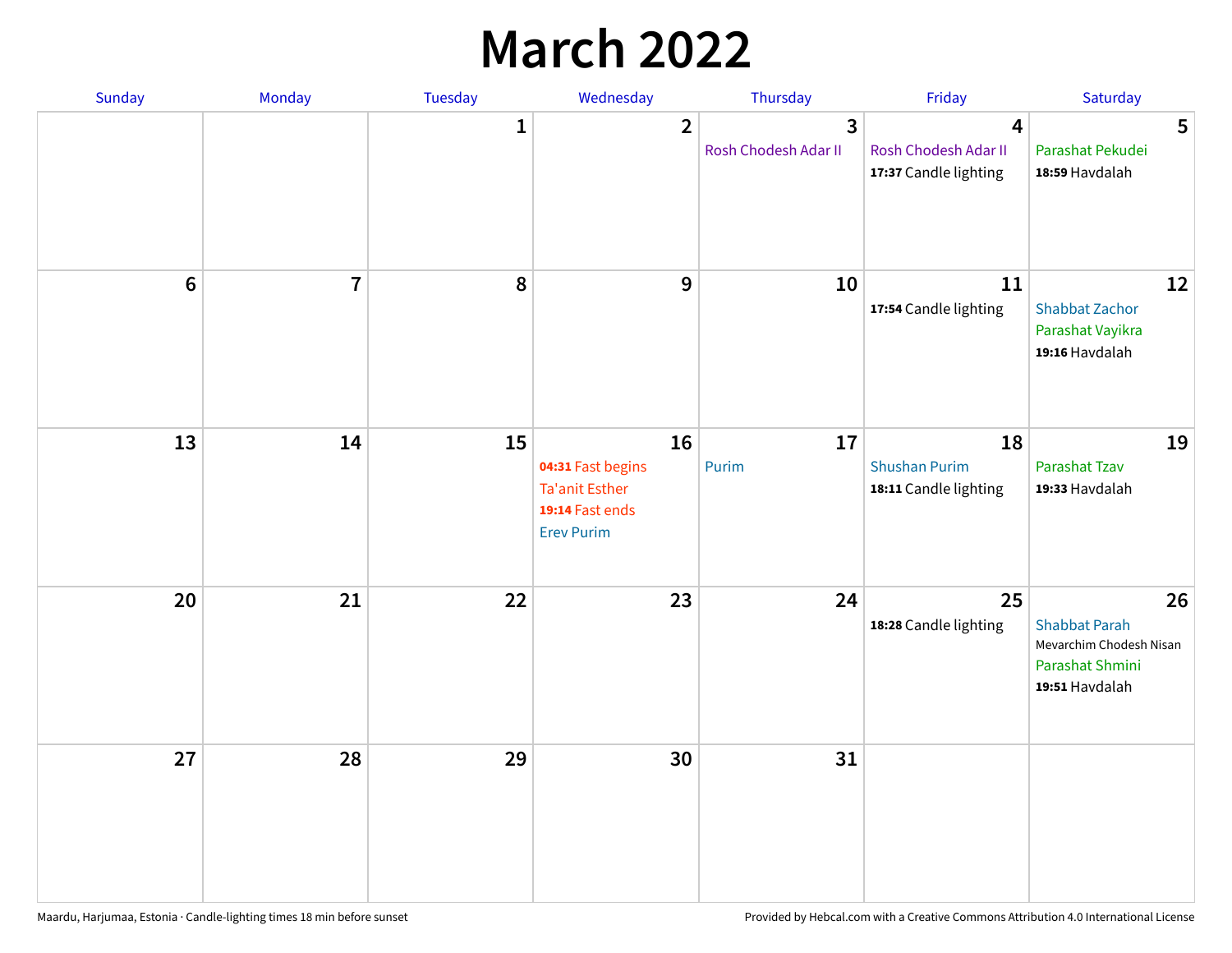## **April 2022**

| Sunday                                   | Monday                  | <b>Tuesday</b>         | Wednesday             | Thursday                                        | Friday                                                                                            | Saturday                                                                                                            |
|------------------------------------------|-------------------------|------------------------|-----------------------|-------------------------------------------------|---------------------------------------------------------------------------------------------------|---------------------------------------------------------------------------------------------------------------------|
|                                          |                         |                        |                       |                                                 | $\mathbf{1}$<br>19:44 Candle lighting                                                             | $\overline{2}$<br><b>Shabbat HaChodesh</b><br><b>Rosh Chodesh Nisan</b><br><b>Parashat Tazria</b><br>21:09 Havdalah |
| 3                                        | $\overline{4}$          | 5                      | $6\phantom{1}6$       | $\overline{7}$                                  | 8<br>20:01 Candle lighting                                                                        | 9<br><b>Shabbat HaGadol</b><br>Parashat Metzora<br>21:28 Havdalah                                                   |
| 10                                       | 11<br>Yom HaAliyah      | 12                     | 13                    | 14                                              | 15<br>03:30 Fast begins<br><b>Ta'anit Bechorot</b><br><b>Erev Pesach</b><br>20:18 Candle lighting | 16<br>Pesach I<br>21:49 Candle lighting                                                                             |
| 17<br><b>Pesach II</b><br>21:51 Havdalah | 18<br>Pesach III (CH"M) | 19<br>Pesach IV (CH"M) | 20<br>Pesach V (CH"M) | 21<br>Pesach VI (CH"M)<br>20:32 Candle lighting | 22<br><b>Pesach VII</b><br>20:35 Candle lighting                                                  | 23<br><b>Pesach VIII</b><br>22:10 Havdalah                                                                          |
| 24                                       | 25                      | 26                     | 27                    | 28<br>Yom HaShoah                               | 29<br>20:52 Candle lighting                                                                       | 30<br>Mevarchim Chodesh Iyyar<br>Parashat Achrei Mot<br>22:33 Havdalah                                              |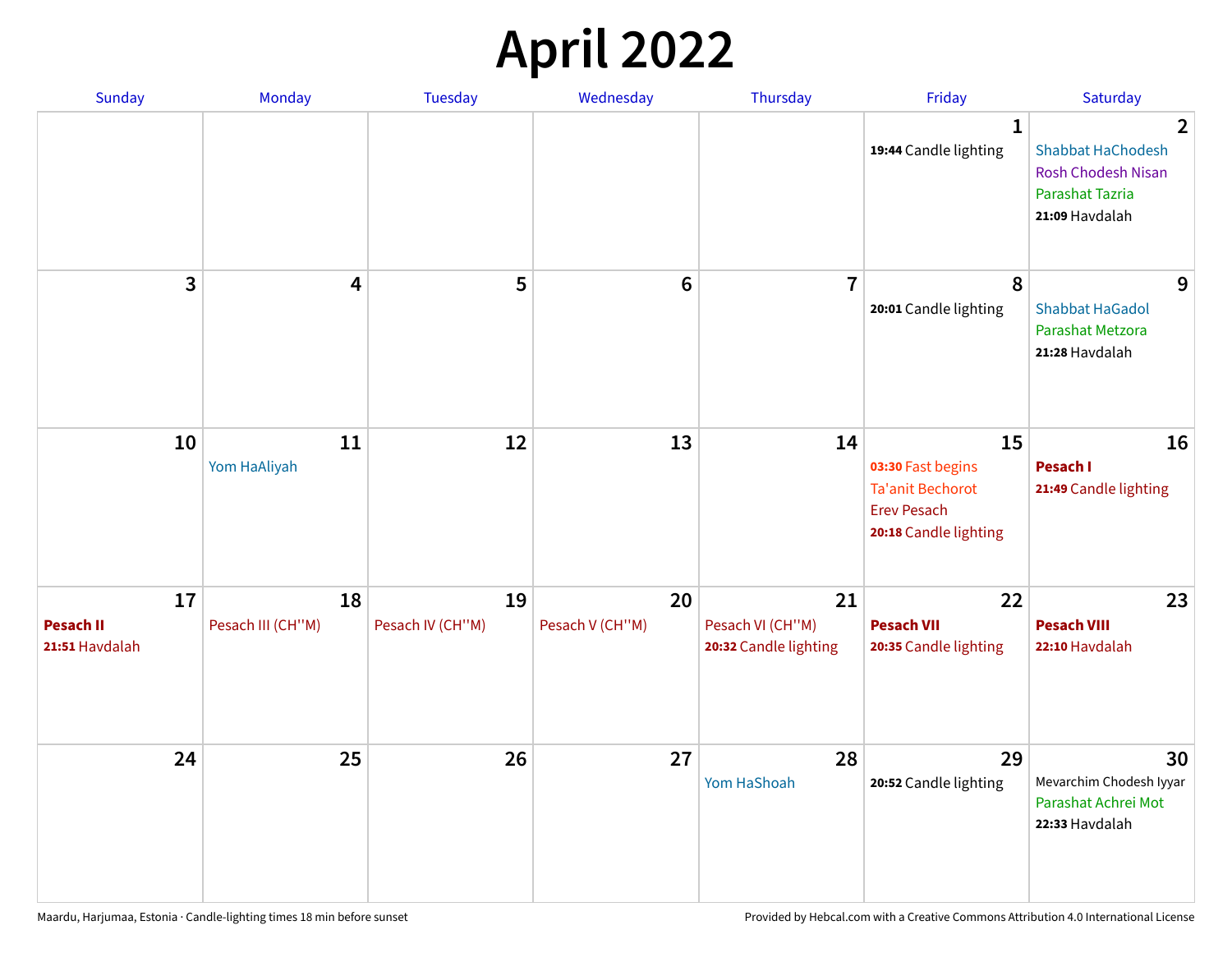## **May 2022**

| Sunday                             | Monday                               | Tuesday                         | Wednesday          | Thursday            | Friday                                   | Saturday                                                               |
|------------------------------------|--------------------------------------|---------------------------------|--------------------|---------------------|------------------------------------------|------------------------------------------------------------------------|
| $\mathbf{1}$<br>Rosh Chodesh Iyyar | $\overline{2}$<br>Rosh Chodesh Iyyar | 3                               | 4<br>Yom HaZikaron | 5<br>Yom HaAtzma'ut | $6\phantom{1}6$<br>21:08 Candle lighting | $\overline{7}$<br>Parashat Kedoshim<br>22:58 Havdalah                  |
| $\pmb{8}$                          | $\mathbf{9}$                         | 10                              | 11                 | 12                  | 13<br>21:25 Candle lighting              | 14<br><b>Parashat Emor</b><br>23:25 Havdalah                           |
| 15<br>Pesach Sheni                 | 16                                   | 17                              | 18                 | 19<br>Lag BaOmer    | 20<br>21:41 Candle lighting              | 21<br>Parashat Behar<br>23:55 Havdalah                                 |
| 22                                 | 23                                   | 24                              | 25                 | 26                  | 27<br>21:55 Candle lighting              | 28<br>Mevarchim Chodesh Sivan<br>Parashat Bechukotai<br>00:35 Havdalah |
| 29<br>Yom Yerushalayim             | 30                                   | 31<br><b>Rosh Chodesh Sivan</b> |                    |                     |                                          |                                                                        |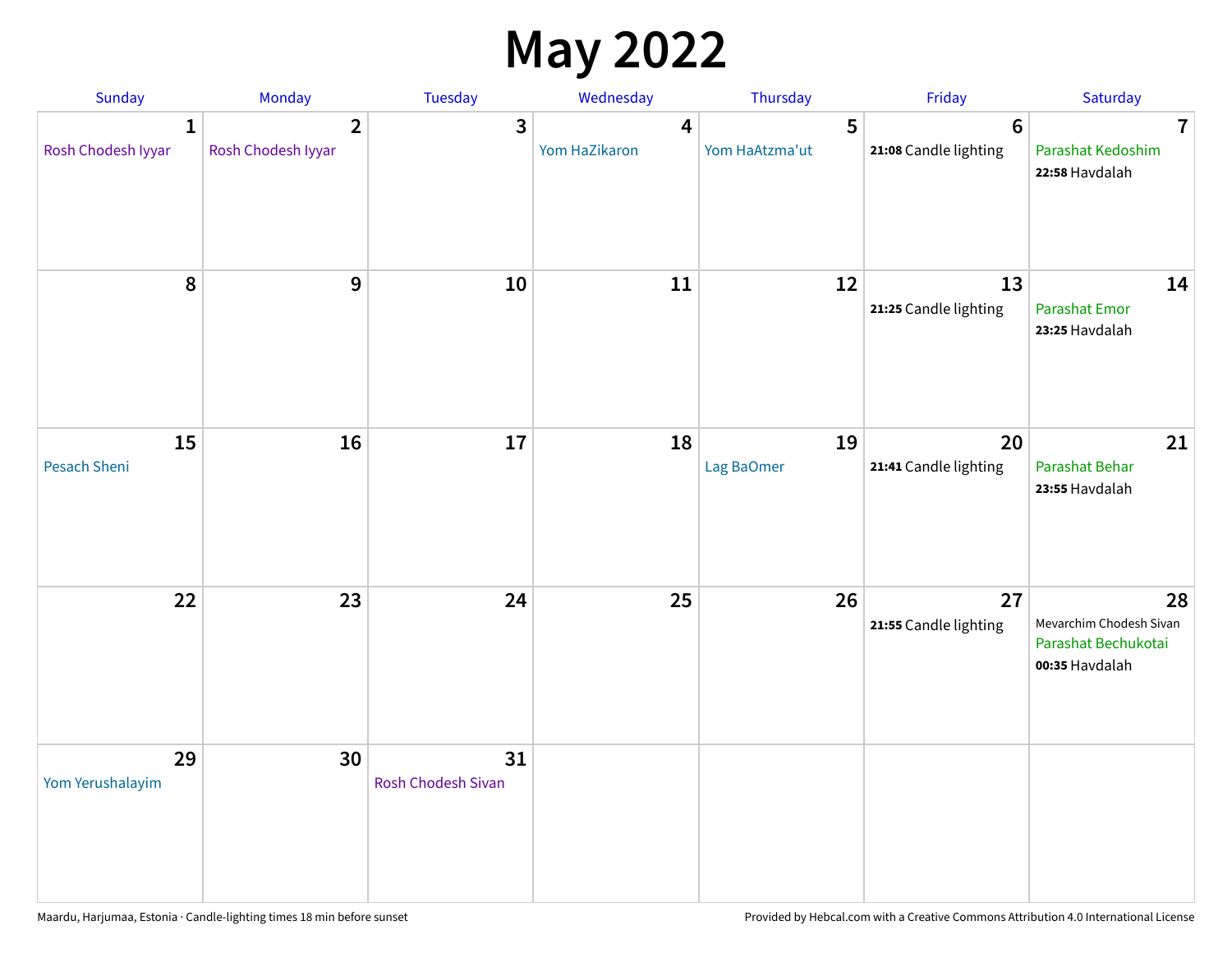#### **June 2022**

| Sunday                | Monday                       | Tuesday        | Wednesday                       | Thursday                 | Friday                      | Saturday                                          |
|-----------------------|------------------------------|----------------|---------------------------------|--------------------------|-----------------------------|---------------------------------------------------|
|                       |                              |                | 1                               | $\overline{2}$           | 3<br>22:07 Candle lighting  | 4<br><b>Erev Shavuot</b><br>Parashat Bamidbar     |
| 5<br><b>Shavuot I</b> | $\bf 6$<br><b>Shavuot II</b> | $\overline{7}$ | $\pmb{8}$                       | 9                        | 10<br>22:16 Candle lighting | 11<br>Parashat Nasso                              |
| $12\,$                | 13                           | 14             | 15                              | 16                       | 17<br>22:22 Candle lighting | 18<br>Parashat Beha'alotcha                       |
| 19                    | 20                           | 21             | 22                              | 23                       | 24<br>22:24 Candle lighting | 25<br>Mevarchim Chodesh Tamuz<br>Parashat Sh'lach |
| 26                    | 27                           | 28             | 29<br><b>Rosh Chodesh Tamuz</b> | 30<br>Rosh Chodesh Tamuz |                             |                                                   |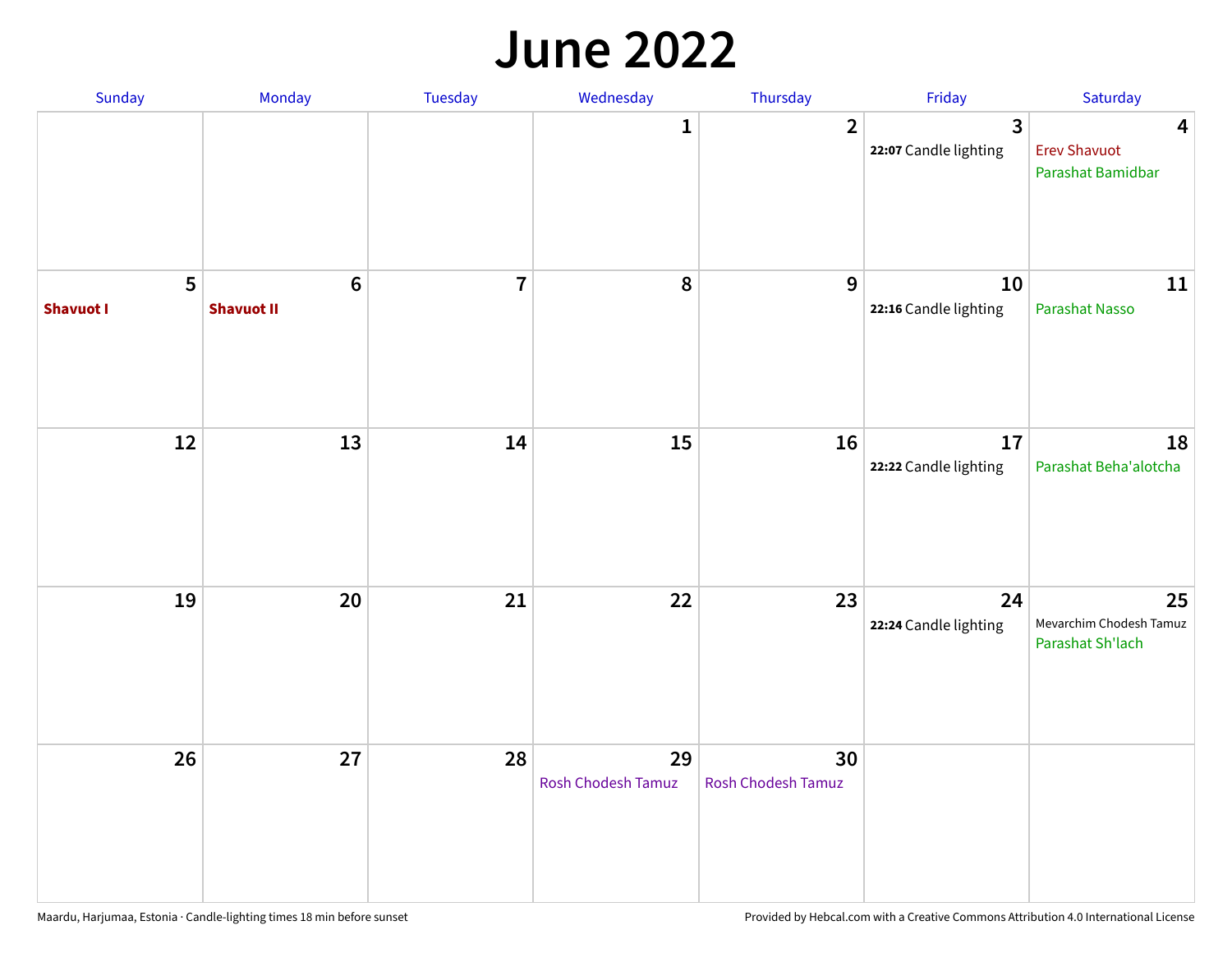## **July 2022**

| Sunday                                      | Monday                  | Tuesday | Wednesday | Thursday       | Friday                                         | Saturday                                                                |
|---------------------------------------------|-------------------------|---------|-----------|----------------|------------------------------------------------|-------------------------------------------------------------------------|
|                                             |                         |         |           |                | $\mathbf{1}$<br>22:21 Candle lighting          | $\overline{2}$<br>Parashat Korach                                       |
| $\mathbf{3}$                                | $\overline{\mathbf{4}}$ | 5       | $\bf 6$   | $\overline{7}$ | $\boldsymbol{8}$<br>22:14 Candle lighting      | 9<br><b>Parashat Chukat</b>                                             |
| 10                                          | 11                      | 12      | 13        | 14             | 15<br>22:04 Candle lighting                    | 16<br>Parashat Balak<br>00:31 Havdalah                                  |
| 17<br><b>Tzom Tammuz</b><br>23:50 Fast ends | 18                      | 19      | 20        | 21             | 22<br>21:51 Candle lighting                    | 23<br>Mevarchim Chodesh Av<br><b>Parashat Pinchas</b><br>23:57 Havdalah |
| 24                                          | 25                      | 26      | 27        | 28             | 29<br>Rosh Chodesh Av<br>21:36 Candle lighting | 30<br>Parashat Matot-Masei<br>23:28 Havdalah                            |
| 31                                          |                         |         |           |                |                                                |                                                                         |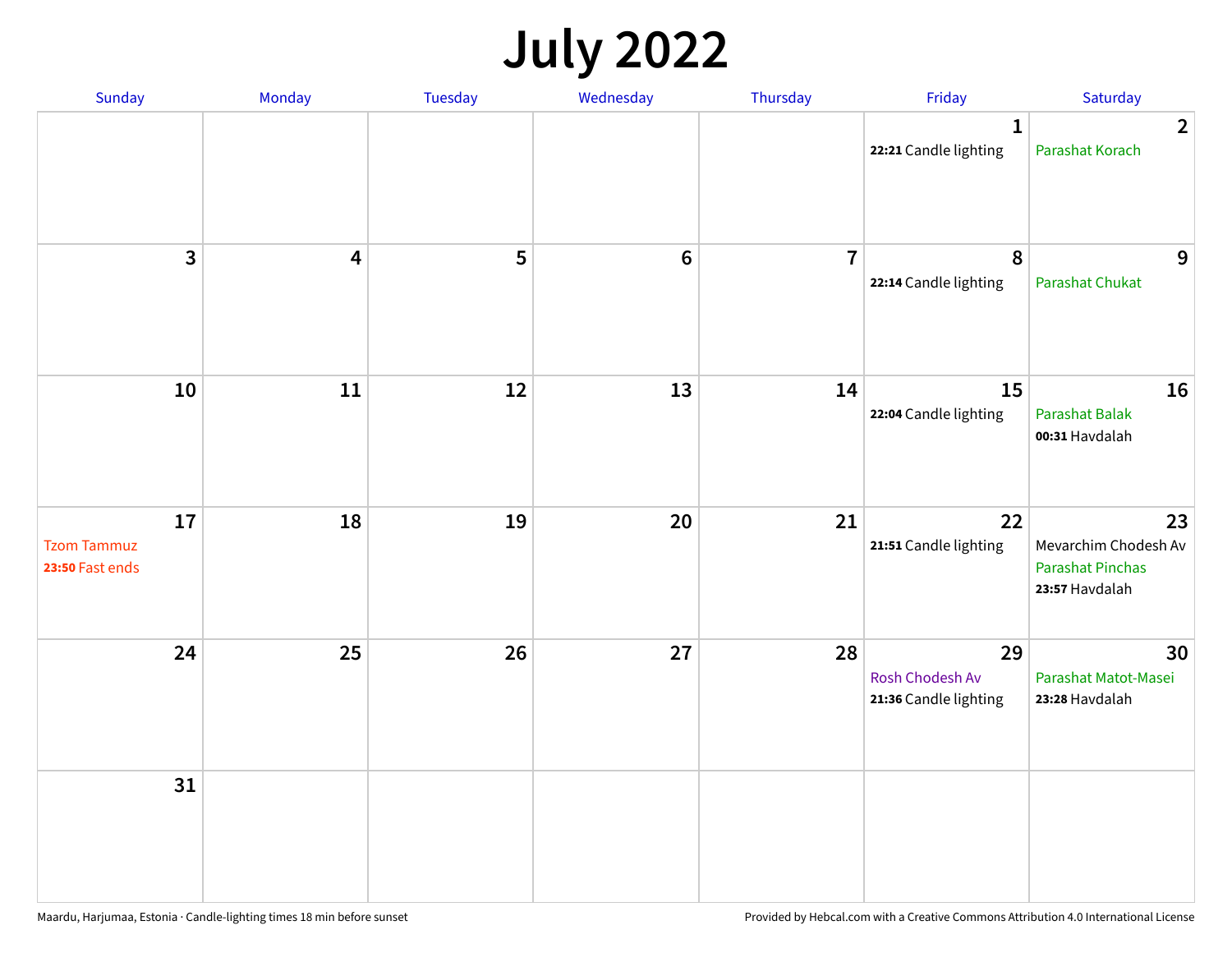## **August 2022**

| Sunday                                                      | Monday       | Tuesday      | Wednesday | Thursday | Friday                                 | Saturday                                                                                                                       |
|-------------------------------------------------------------|--------------|--------------|-----------|----------|----------------------------------------|--------------------------------------------------------------------------------------------------------------------------------|
|                                                             | $\mathbf{1}$ | $\mathbf{2}$ | 3         | 4        | 5<br>21:19 Candle lighting             | $6\phantom{1}6$<br><b>Shabbat Chazon</b><br>21:35 Fast begins<br>Erev Tish'a B'Av<br><b>Parashat Devarim</b><br>23:01 Havdalah |
| $\overline{7}$<br>Tish'a B'Av (observed)<br>22:39 Fast ends | 8            | 9            | 10        | 11       | 12<br>Tu B'Av<br>21:01 Candle lighting | 13<br><b>Shabbat Nachamu</b><br>Parashat Vaetchanan<br>22:35 Havdalah                                                          |
| 14                                                          | 15           | 16           | 17        | 18       | 19<br>20:42 Candle lighting            | 20<br>Mevarchim Chodesh Elul<br>Parashat Eikev<br>22:10 Havdalah                                                               |
| 21                                                          | 22           | 23           | 24        | 25       | 26<br>20:22 Candle lighting            | 27<br>Rosh Chodesh Elul<br>Parashat Re'eh<br>21:46 Havdalah                                                                    |
| 28<br>Rosh Hashana LaBehemot<br>Rosh Chodesh Elul           | 29           | 30           | 31        |          |                                        |                                                                                                                                |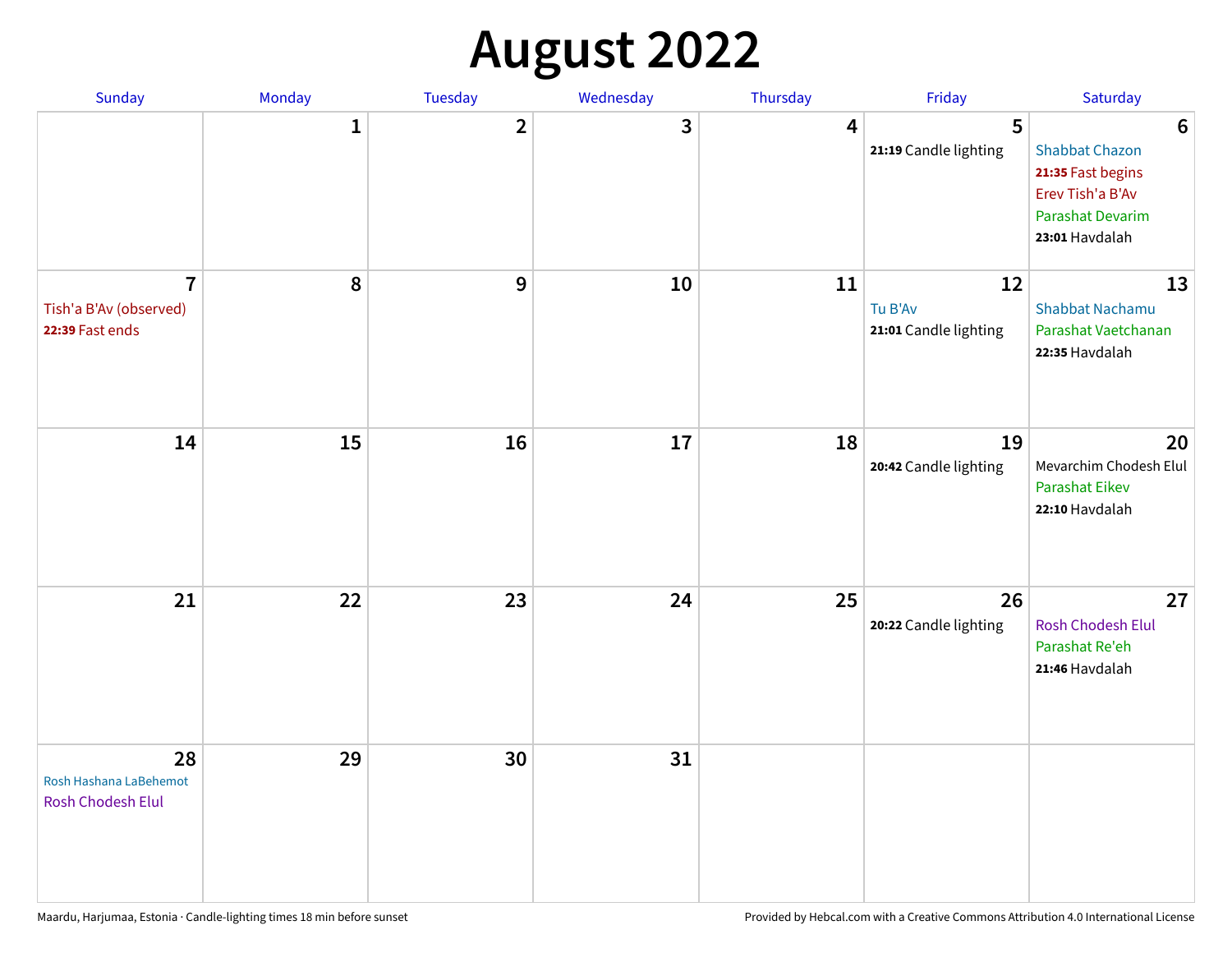## **September 2022**

| Sunday                                           | Monday                                           | <b>Tuesday</b>                                 | Wednesday                                                          | Thursday    | Friday                                  | Saturday                                                  |
|--------------------------------------------------|--------------------------------------------------|------------------------------------------------|--------------------------------------------------------------------|-------------|-----------------------------------------|-----------------------------------------------------------|
|                                                  |                                                  |                                                |                                                                    | $\mathbf 1$ | $\overline{2}$<br>20:01 Candle lighting | 3<br><b>Parashat Shoftim</b><br>21:23 Havdalah            |
| $\overline{\mathbf{4}}$                          | 5                                                | $6\phantom{1}6$                                | $\overline{7}$                                                     | 8           | 9<br>19:41 Candle lighting              | 10<br>Parashat Ki Teitzei<br>20:59 Havdalah               |
| 11                                               | 12                                               | 13                                             | 14                                                                 | 15          | 16<br>19:20 Candle lighting             | 17<br>Leil Selichot<br>Parashat Ki Tavo<br>20:37 Havdalah |
| 18                                               | 19                                               | 20                                             | 21                                                                 | 22          | 23<br>18:59 Candle lighting             | 24<br>Parashat Nitzavim<br>20:15 Havdalah                 |
| 25<br>Erev Rosh Hashana<br>18:53 Candle lighting | 26<br>Rosh Hashana 5783<br>20:09 Candle lighting | 27<br><b>Rosh Hashana II</b><br>20:06 Havdalah | 28<br>05:14 Fast begins<br><b>Tzom Gedaliah</b><br>19:52 Fast ends | 29          | 30<br>18:38 Candle lighting             |                                                           |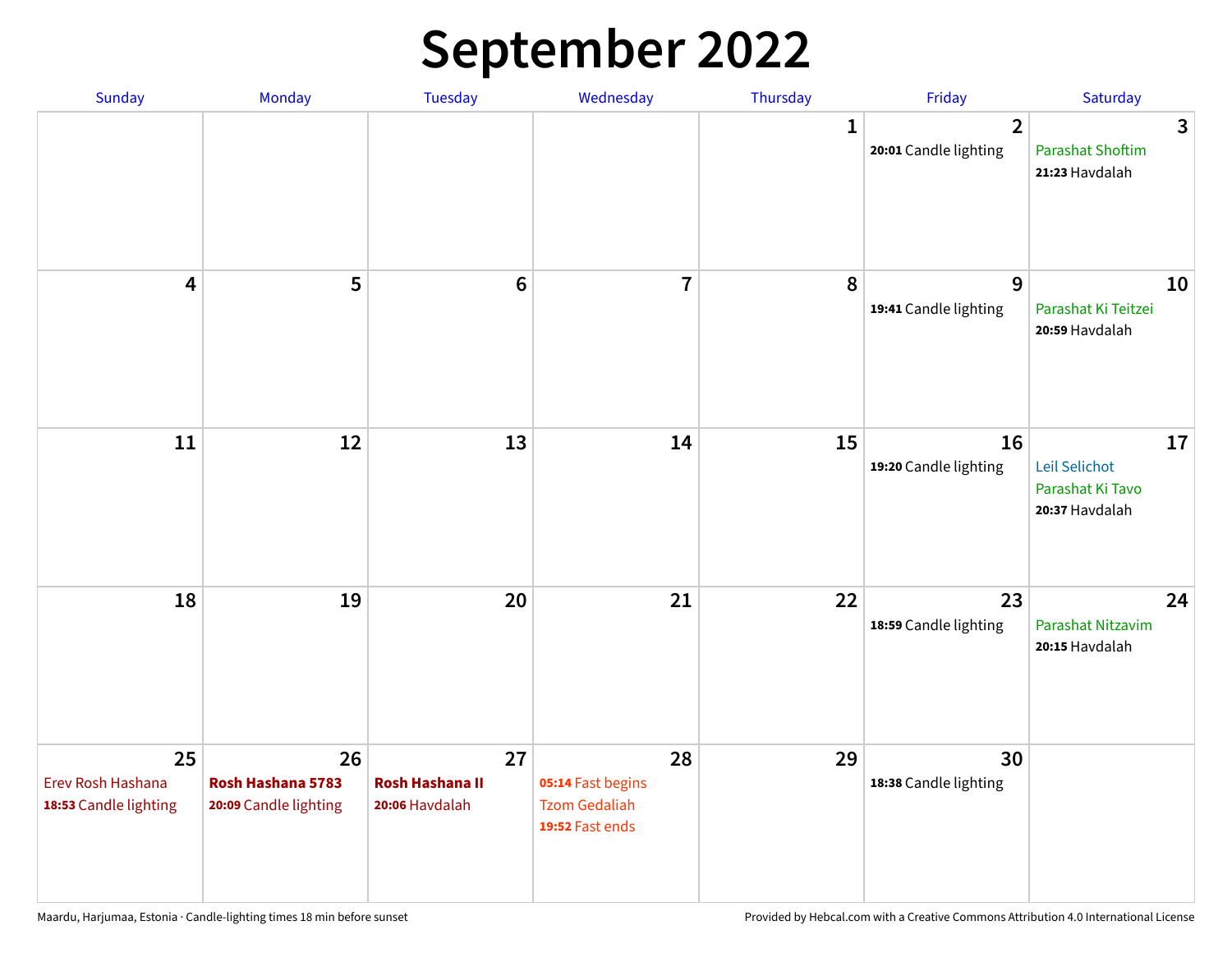## **October 2022**

| Sunday                                                   | Monday                                               | <b>Tuesday</b>                                                    | Wednesday                                | Thursday               | Friday                                         | Saturday                                                                |
|----------------------------------------------------------|------------------------------------------------------|-------------------------------------------------------------------|------------------------------------------|------------------------|------------------------------------------------|-------------------------------------------------------------------------|
|                                                          |                                                      |                                                                   |                                          |                        |                                                | 1<br><b>Shabbat Shuva</b><br>Parashat Vayeilech<br>19:54 Havdalah       |
| $\overline{2}$                                           | $\overline{\mathbf{3}}$                              | $\overline{4}$<br><b>Erev Yom Kippur</b><br>18:26 Candle lighting | 5<br><b>Yom Kippur</b><br>19:42 Havdalah | 6                      | $\overline{7}$<br>18:17 Candle lighting        | 8<br>Parashat Ha'Azinu<br>19:33 Havdalah                                |
| 9<br><b>Erev Sukkot</b><br>18:12 Candle lighting         | 10<br><b>Sukkot I</b><br>19:28 Candle lighting       | 11<br><b>Sukkot II</b><br>19:25 Havdalah                          | 12<br>Sukkot III (CH"M)                  | 13<br>Sukkot IV (CH"M) | 14<br>Sukkot V (CH"M)<br>17:57 Candle lighting | 15<br>Sukkot VI (CH"M)<br>19:14 Havdalah                                |
| 16<br>Sukkot VII (Hoshana Raba)<br>17:51 Candle lighting | 17<br><b>Shmini Atzeret</b><br>19:09 Candle lighting | 18<br><b>Simchat Torah</b><br>19:06 Havdalah                      | 19                                       | 20                     | 21<br>17:37 Candle lighting                    | 22<br>Mevarchim Chodesh Cheshvan<br>Parashat Bereshit<br>18:56 Havdalah |
| 23                                                       | 24                                                   | 25<br>Rosh Chodesh Cheshvan                                       | 26<br>Rosh Chodesh Cheshvan              | 27                     | 28<br>17:19 Candle lighting                    | 29<br><b>Parashat Noach</b><br>18:38 Havdalah                           |
| 30                                                       | 31                                                   |                                                                   |                                          |                        |                                                |                                                                         |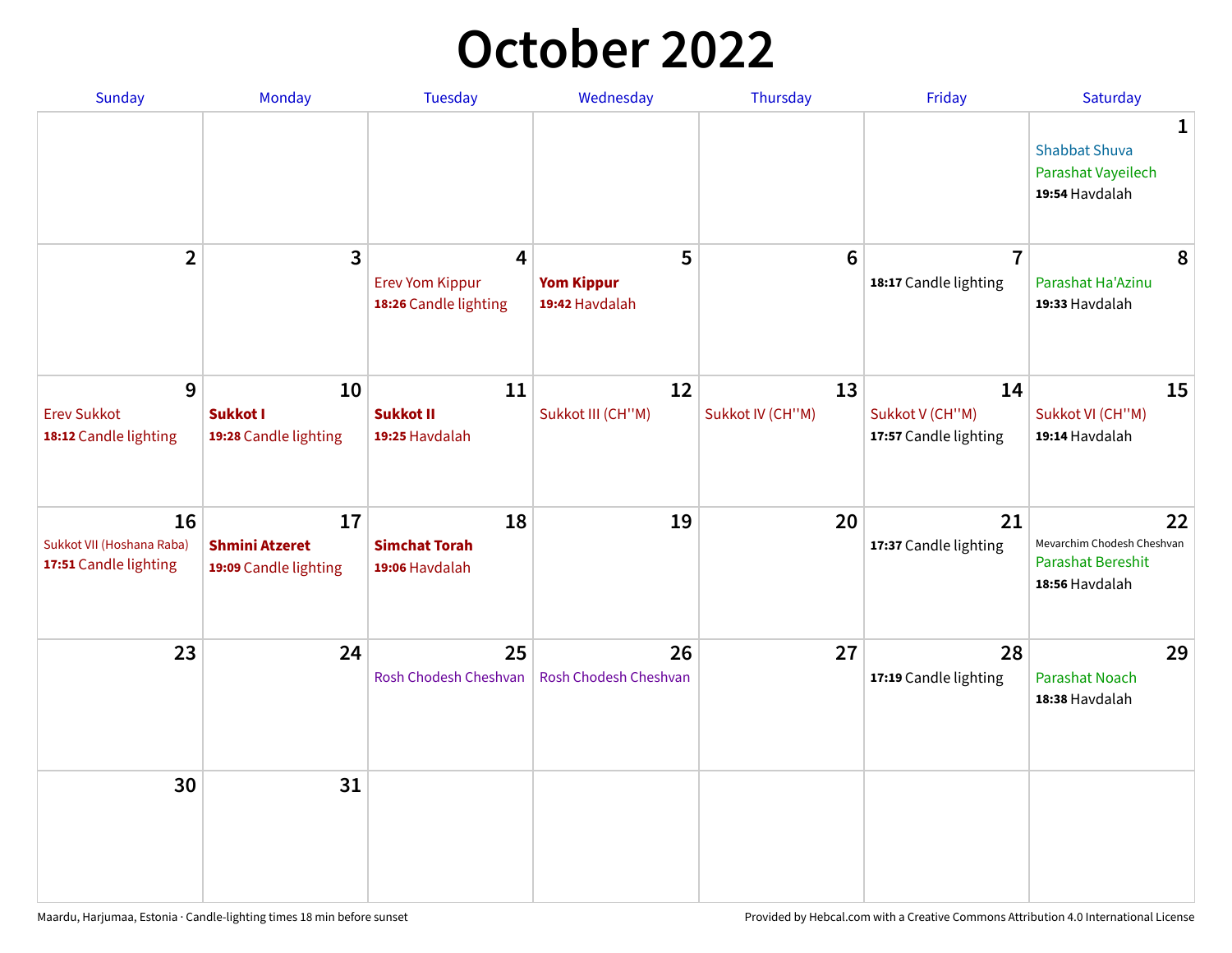### **November 2022**

| Sunday         | Monday         | Tuesday                             | Wednesday               | Thursday                  | Friday                                             | Saturday                                                                 |
|----------------|----------------|-------------------------------------|-------------------------|---------------------------|----------------------------------------------------|--------------------------------------------------------------------------|
|                |                | 1<br>Yom HaAliyah School Observance | $\overline{\mathbf{2}}$ | $\mathbf{3}$              | $\overline{\mathbf{4}}$<br>16:01 Candle lighting   | 5<br>Parashat Lech-Lecha<br>17:23 Havdalah                               |
| $6\phantom{1}$ | $\overline{7}$ | 8                                   | $\boldsymbol{9}$        | 10                        | 11<br>15:44 Candle lighting                        | 12<br>Parashat Vayera<br>17:09 Havdalah                                  |
| 13             | 14             | 15                                  | 16                      | 17                        | 18<br>15:30 Candle lighting                        | 19<br>Mevarchim Chodesh Kislev<br>Parashat Chayei Sara<br>16:57 Havdalah |
| 20             | 21             | 22                                  | 23<br>Sigd              | 24<br>Rosh Chodesh Kislev | 25<br>Rosh Chodesh Kislev<br>15:17 Candle lighting | 26<br><b>Parashat Toldot</b><br>16:48 Havdalah                           |
| 27             | 28             | 29                                  | 30                      |                           |                                                    |                                                                          |